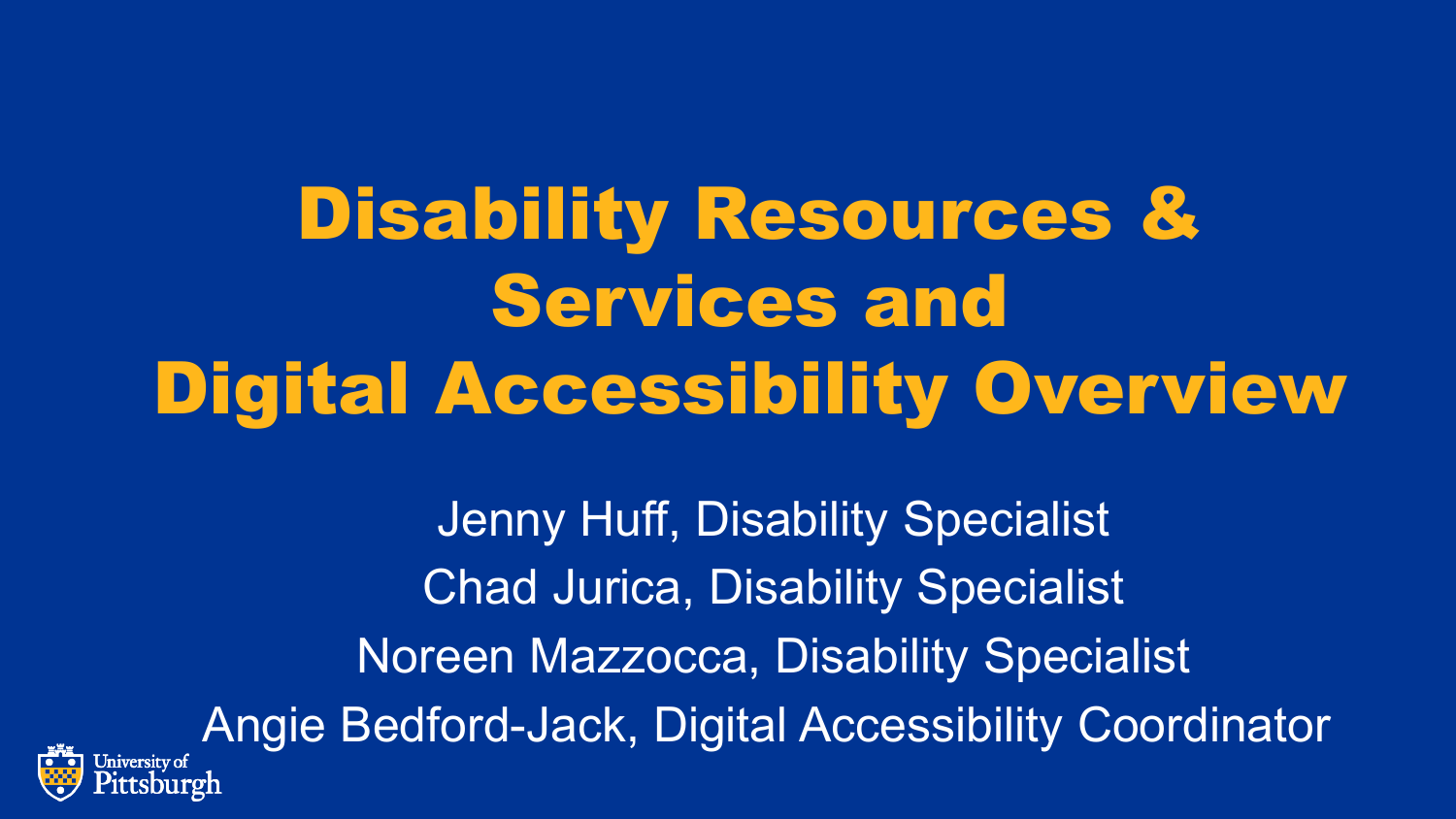## Presentation Overview

- Who we are
- Why we do it
- Student Demographics
- Accommodation Process
- Course accessibility
- Best practices

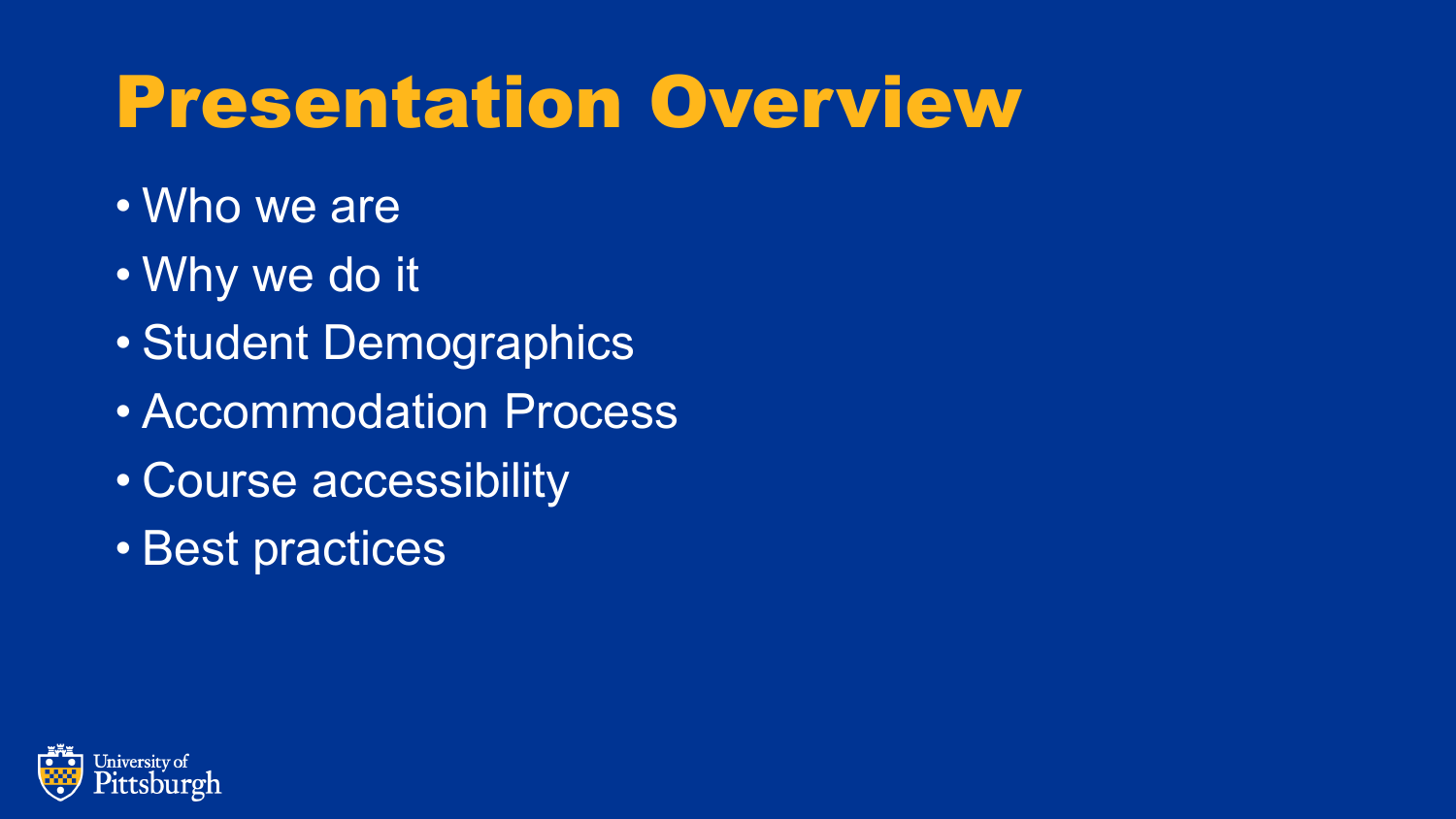### Who we are

- Leigh Culley, MEd, Director
- Noreen Mazzocca, MSEd, Disability Specialist
- Jenny Huff, LSW, Disability Specialist
- Chad Jurica, EdD, Disability Specialist
- Danielle Dzvonick, MEd, Disability Specialist
- Jennifer Thompson, MEd, Disability Specialist
- Lydia Chmill, Office Administrator

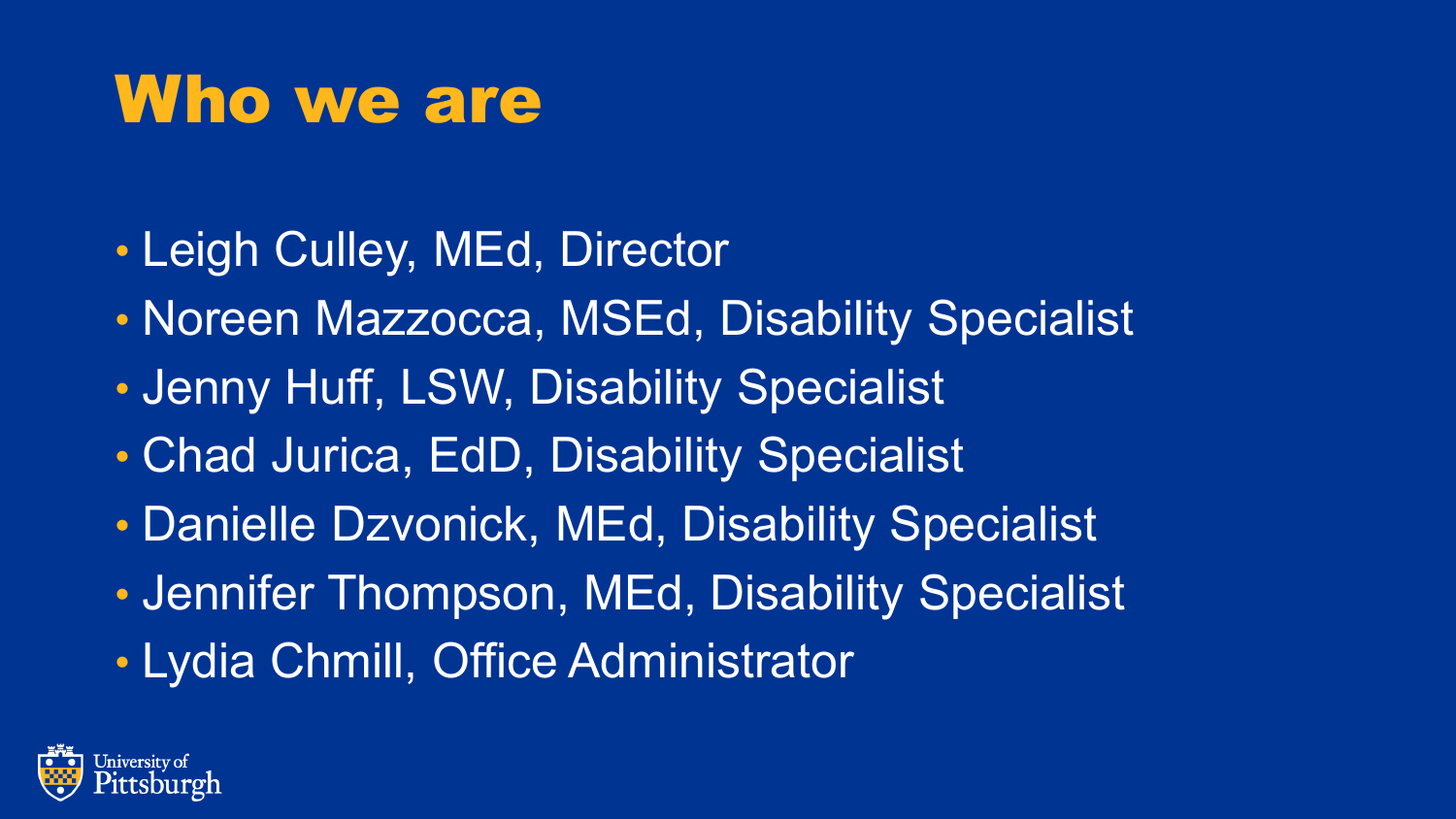# Office for Equity Diversity and Inclusion

- Disability Resources and Services
	- 140 William Pitt Union
- Civil Rights and Title IX
- Digital Accessibility
- Disability Resources and Services
- Equity Assessment, Programming, and Training
- Institutional Equity and Affirmative Action

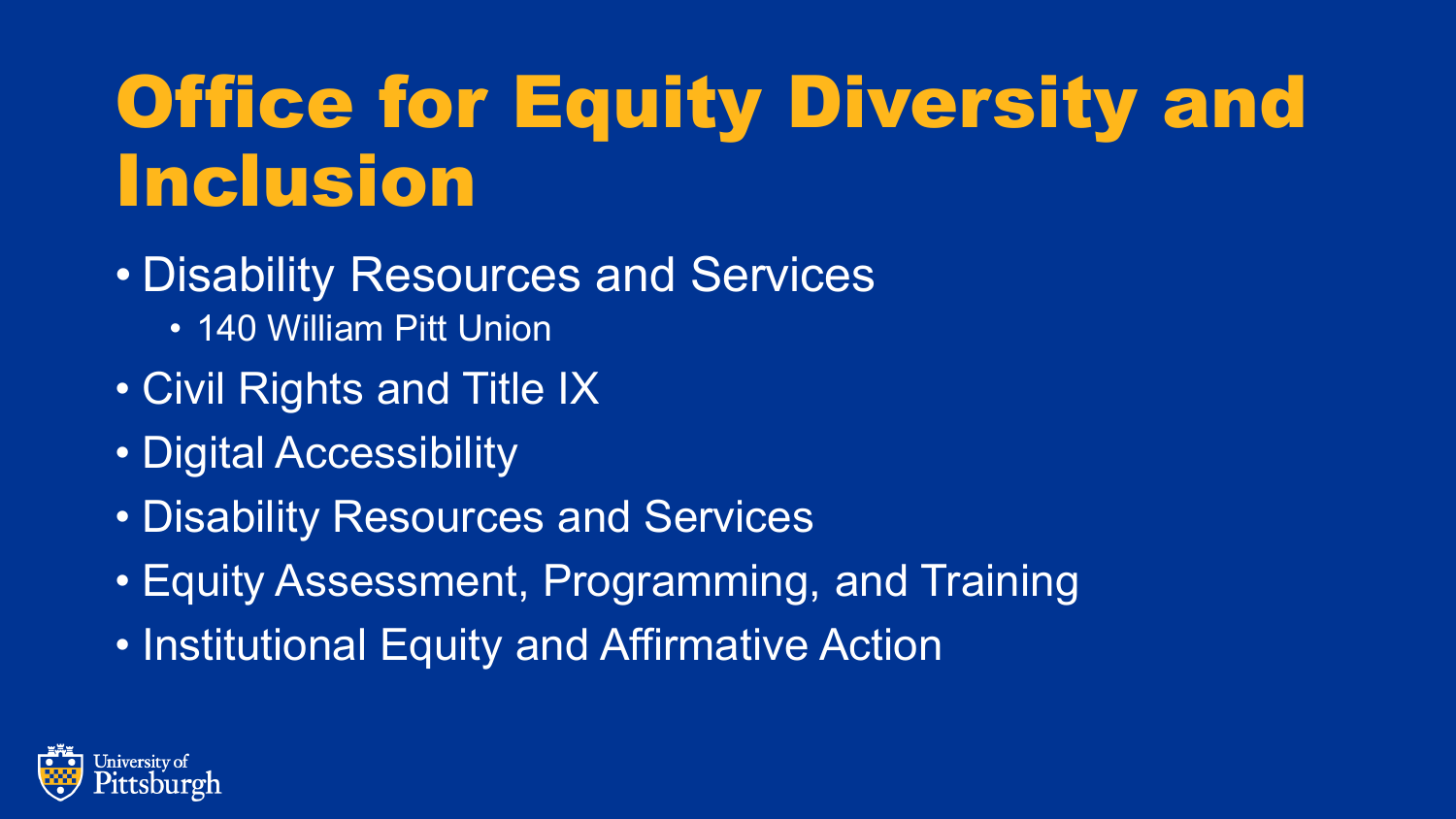## DRS Office Overview

- Determine eligibility and services for academic, housing, and dining accommodation requests
- Test Proctoring Service
	- Partnership with the University Testing Center G33 Cathedral of Learning
- Conduct student meetings and manage student caseloads
- Faculty, staff, and community interaction
- Coordinate Note Sharing accommodation
- Coordinate Interpreting service

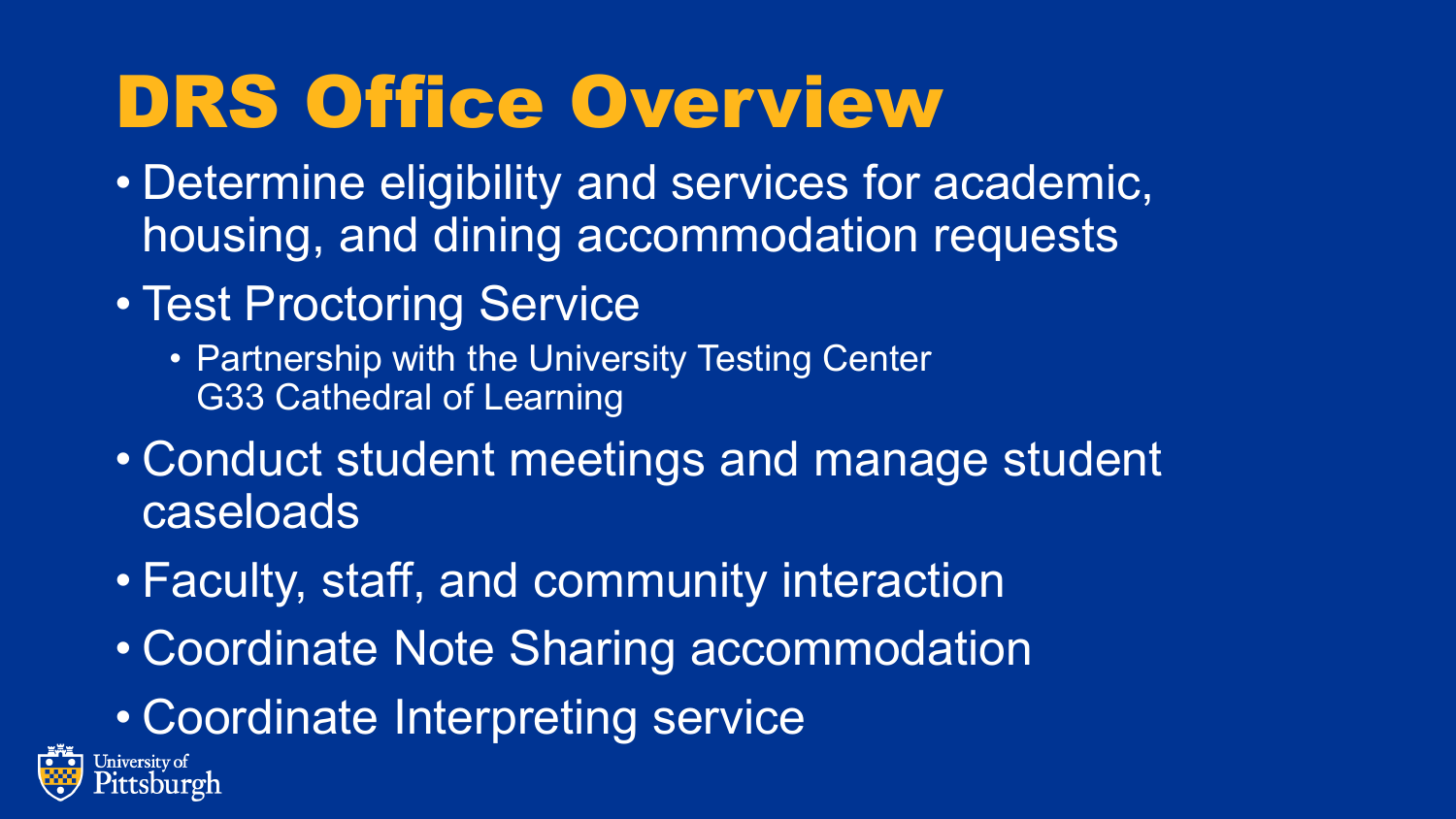# Why we do it

- Equal Access
- The University of Pittsburgh is committed to providing equal opportunities in higher education to qualified students, staff and faculty with disabilities.
- Students with disabilities are integrated as completely as possible into the University experience.
- Make programs, services and facilities accessible to individuals with disabilities who are otherwise qualified in the most integrated setting possible
- No discrimination or harassment based on disability, record of disability or belief that individual is disabled

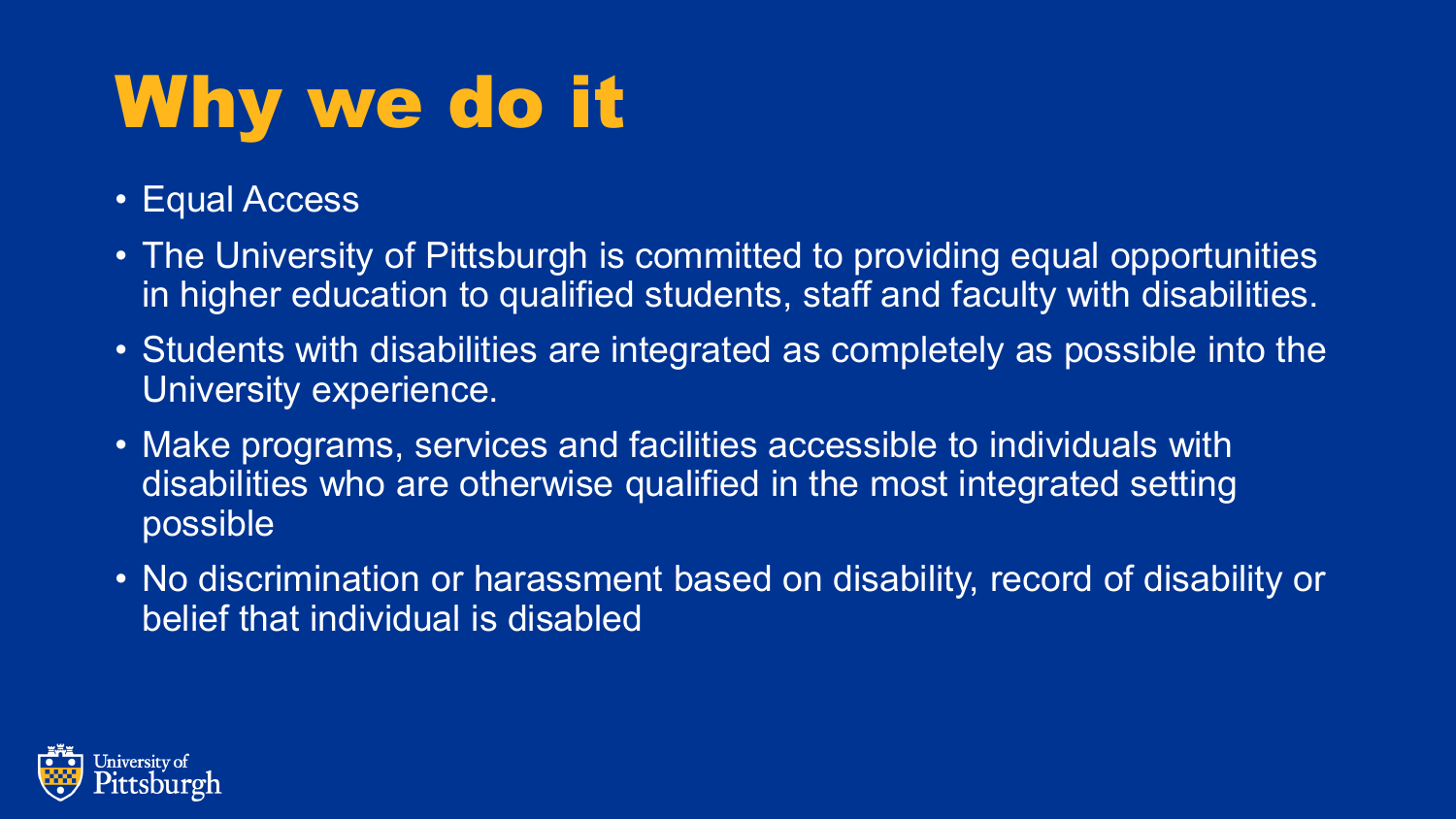## Defining a Disability

1. A physical or mental impairment that substantially limits one or more major life activities.

- Major life activities include: performing manual tasks, seeing, hearing, eating, sleeping, walking, standing, lifting, bending, speaking, breathing, learning, reading, concentrating, thinking, communicating, and working.
- Major Bodily Functions include: functions of the immune system, normal cell growth, digestive, bowel, bladder, neurological, brain, respiratory, circulatory, endocrine, and reproductive functions.

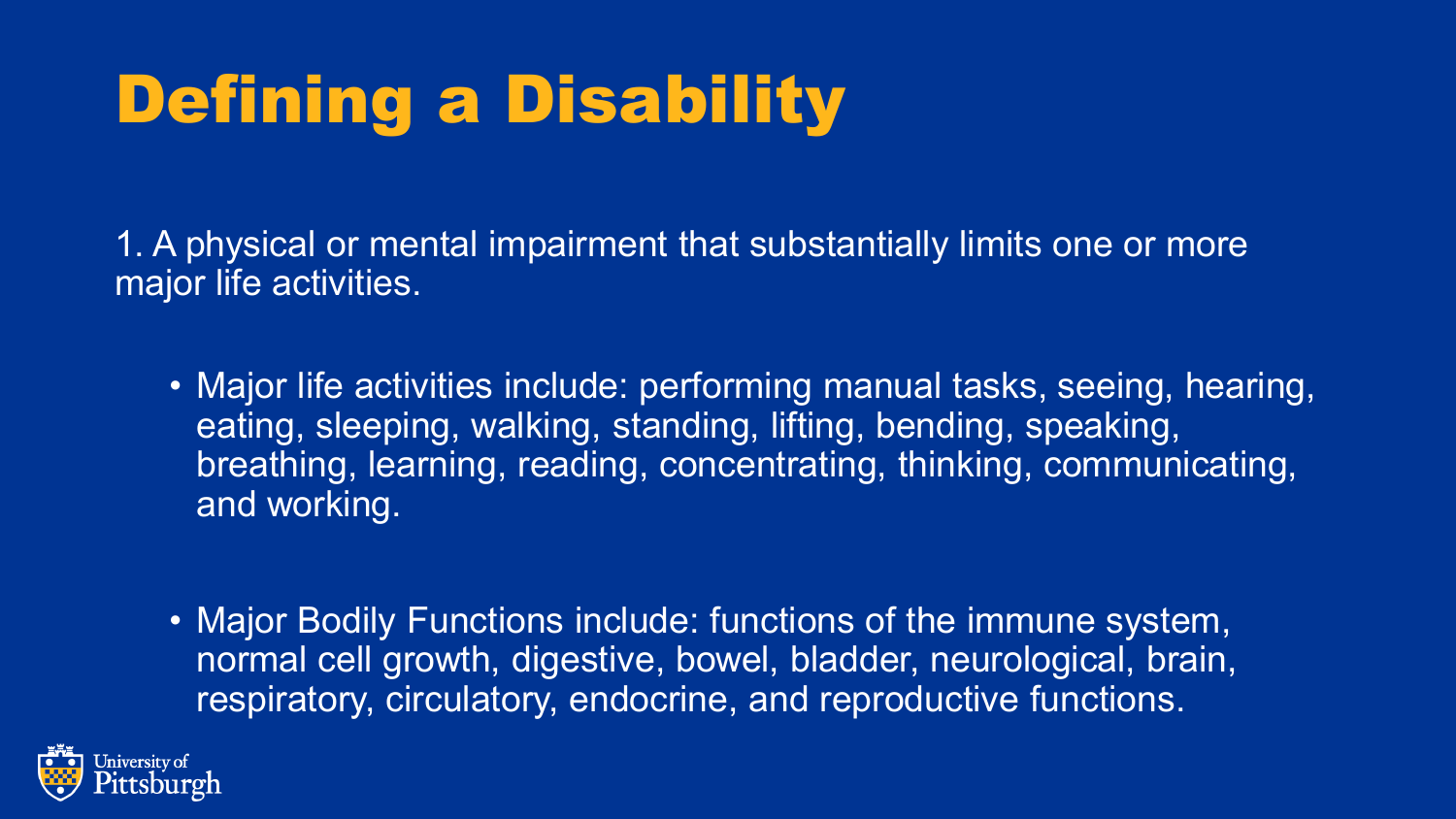## Defining a Disability

2. Has a record of such impairment; or 3. Is regarded as having such an impairment

Disability is the only minority group that you can join at any stage of life.

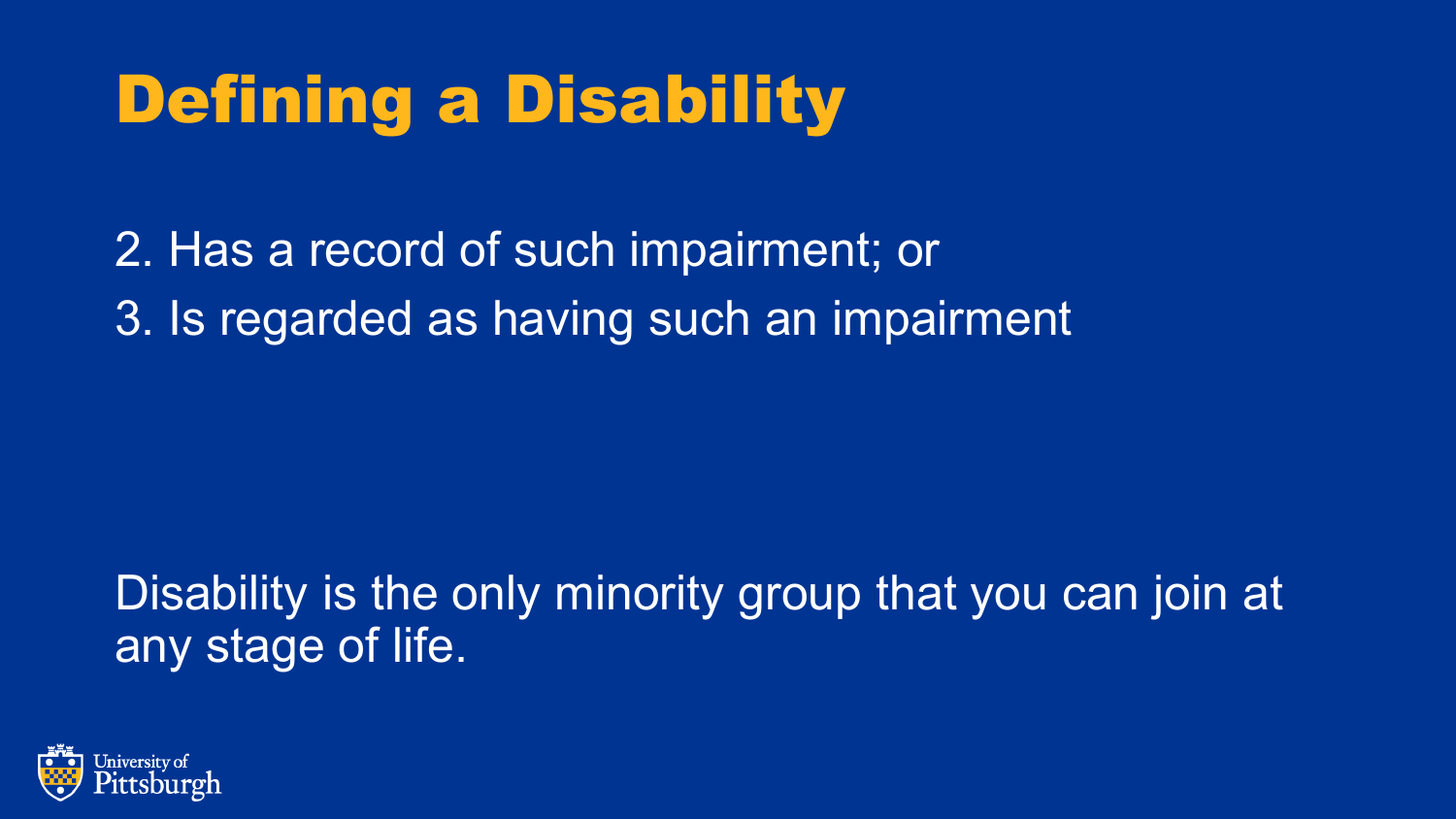## Types of Disabilities

- Psychiatric Disabilities
- **Attention Deficit Hyperactivity Disorder**
- Chronic Illness
- **Earning Disabilities**
- Autism Spectrum Disorder
- Mobility Impairment
- Traumatic Brain Injury
- **Blind or Low Vision**
- Deaf or Hard of Hearing

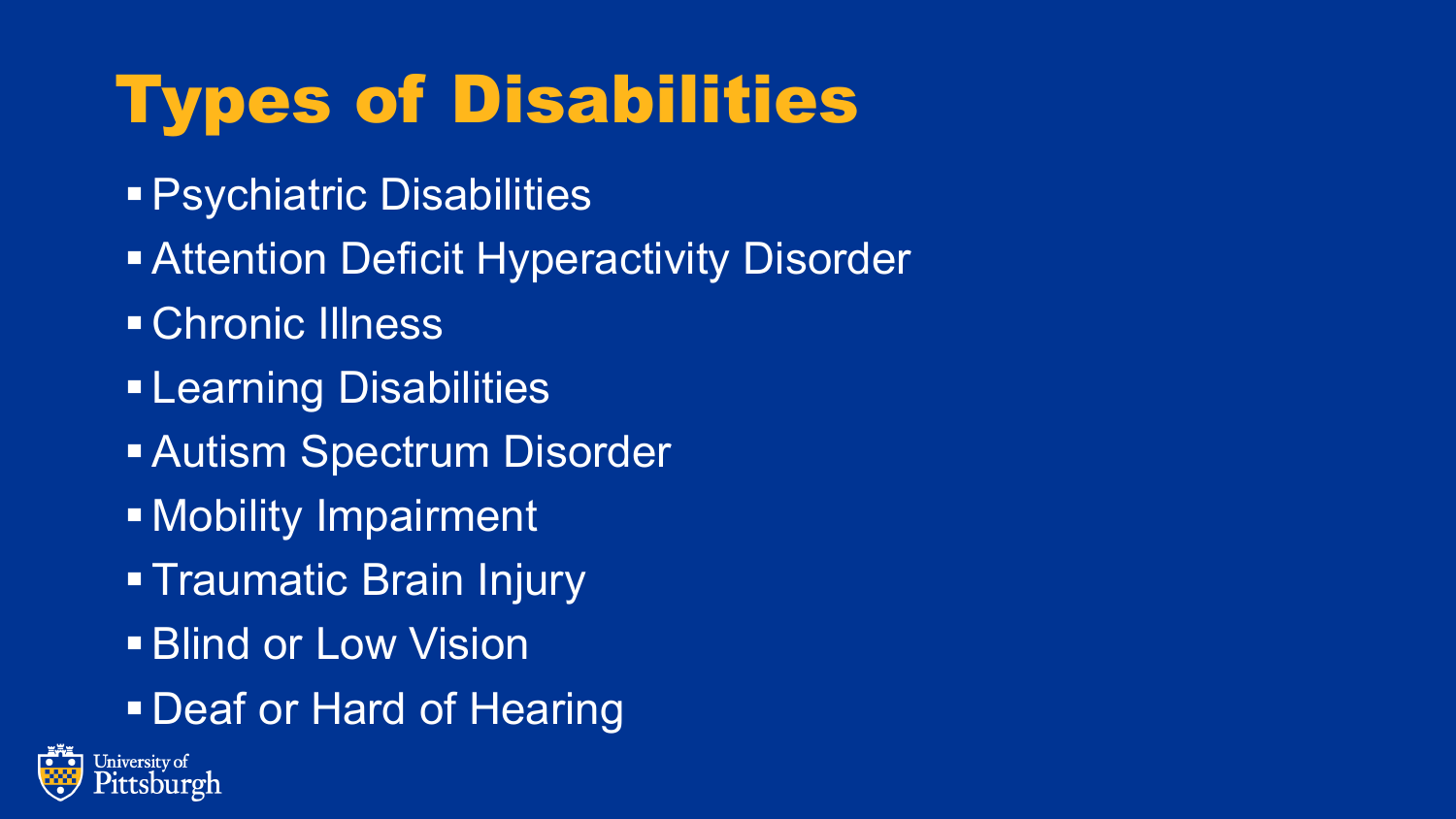#### Demographic of **Disability** (n=1502)

- Psychological: 43%
- $\triangleright$  ADHD: 20%
- Chronic Illness: 16%
- $\triangleright$  Learning Disability 7%
- $\triangleright$  Orthopedic: 3%
- **►** Autism Spectrum Disorder: 3%
- Traumatic Brain Injury: 3%
- Visual: 2%
- $\triangleright$  Other: 2%
- $\triangleright$  Deaf/Hard of Hearing: 1%



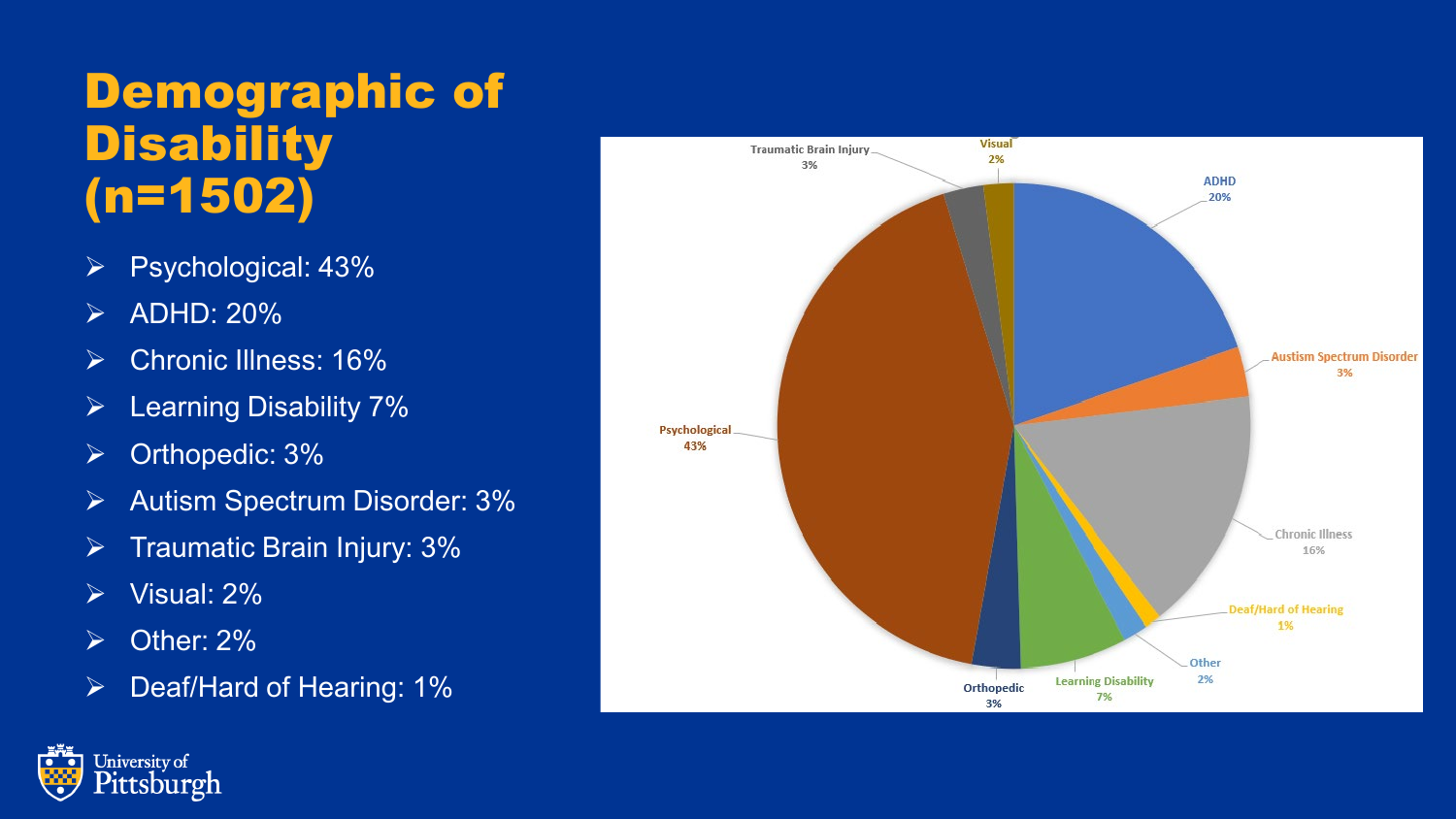## Types of Accommodations

- Testing accommodations
- Extended time, use of the University Testing Center, Ability to take breaks, Alternative format, Assistive technology
- In class accommodations
- Ability to take breaks, Audio record, Physical access, Preferential seating
- Housing accommodations
- Dining accommodations

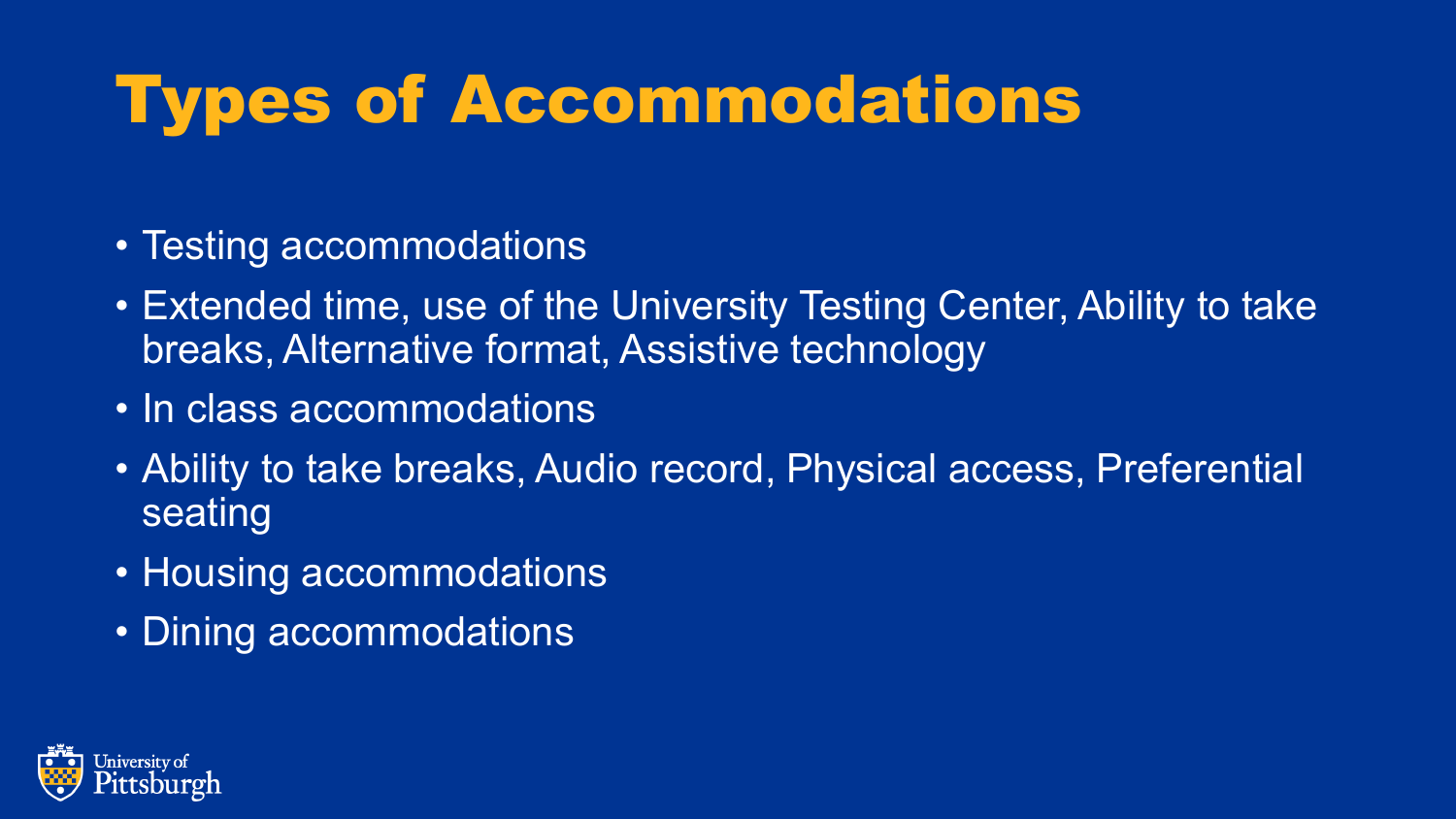## New Student Responsibilities

- Apply for services with DRS to request accommodations, adjustments, or auxiliary aids and services
	- [https://www.diversity.pitt.edu/disability-access/disability-resources-and-services/get-started-drs/apply](https://www.diversity.pitt.edu/disability-access/disability-resources-and-services/get-started-drs/apply-services)services
- Provide appropriate documentation including the diagnosis and functional limitation(s) of the disability
- Documentation Guidelines and Accommodation Request Forms:
	- [https://www.diversity.pitt.edu/disability-access/disability-resources-and-services/get-started](https://www.diversity.pitt.edu/disability-access/disability-resources-and-services/get-started-drs/documentation-guidelines)drs/documentation-guidelines
- Complete New Intake Appointment with Disability Specialist
- Determine reasonable accommodations through interactive process

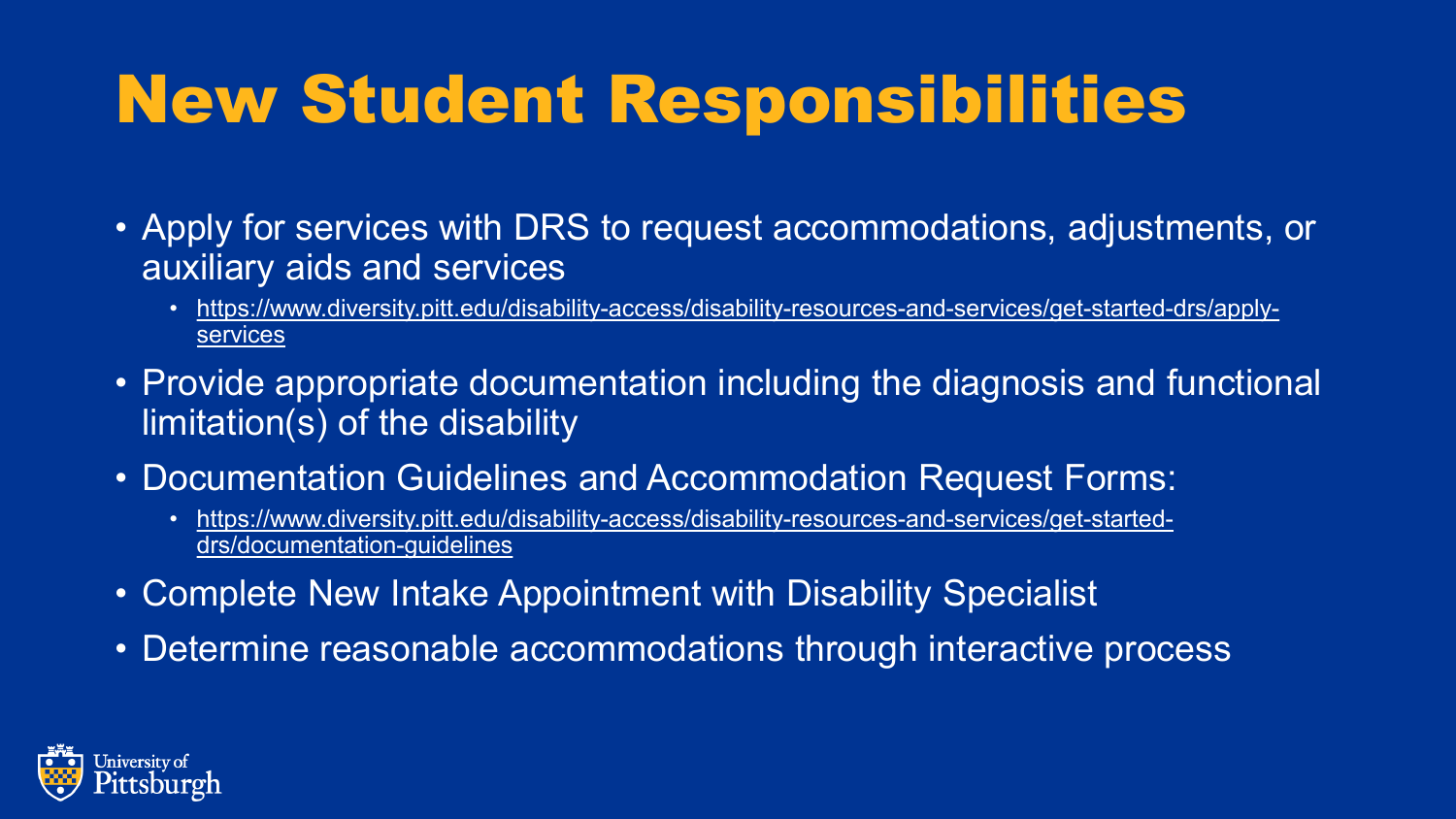### Established Student with Accommodations

- Request Disability Notification letters each term and communicate with their Instructors
- Review Student Tips for Professional Communication with **Instructors**
- New Intake Appointment
	- [https://www.diversity.pitt.edu/disability-access/disability-resources-and-services/get-started](https://www.diversity.pitt.edu/disability-access/disability-resources-and-services/get-started-drs/new-intake-appointment)drs/new-intake-appointment
- Maintain institutional standards for academic performance and conduct

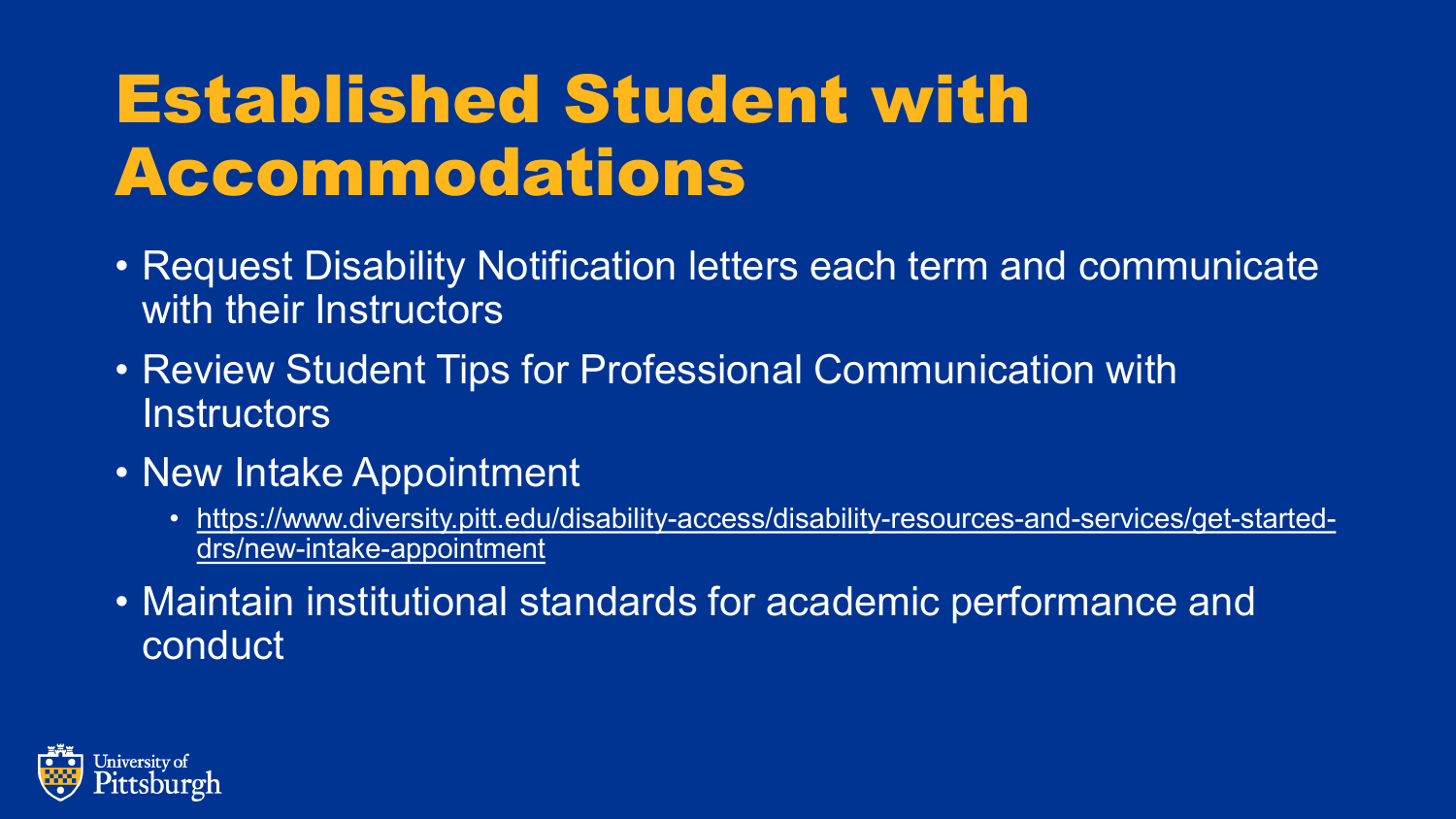### Best Practices for Instructors

- Include recommended disability syllabus statement
- Review Disability Notification letters for each student
- Implement best practices in teaching to reach a diversity of learners
- Work with students and DRS to ensure accommodations are provided
- Contact DRS should there be a concern regarding an accommodation
- Maintain confidentiality of student information

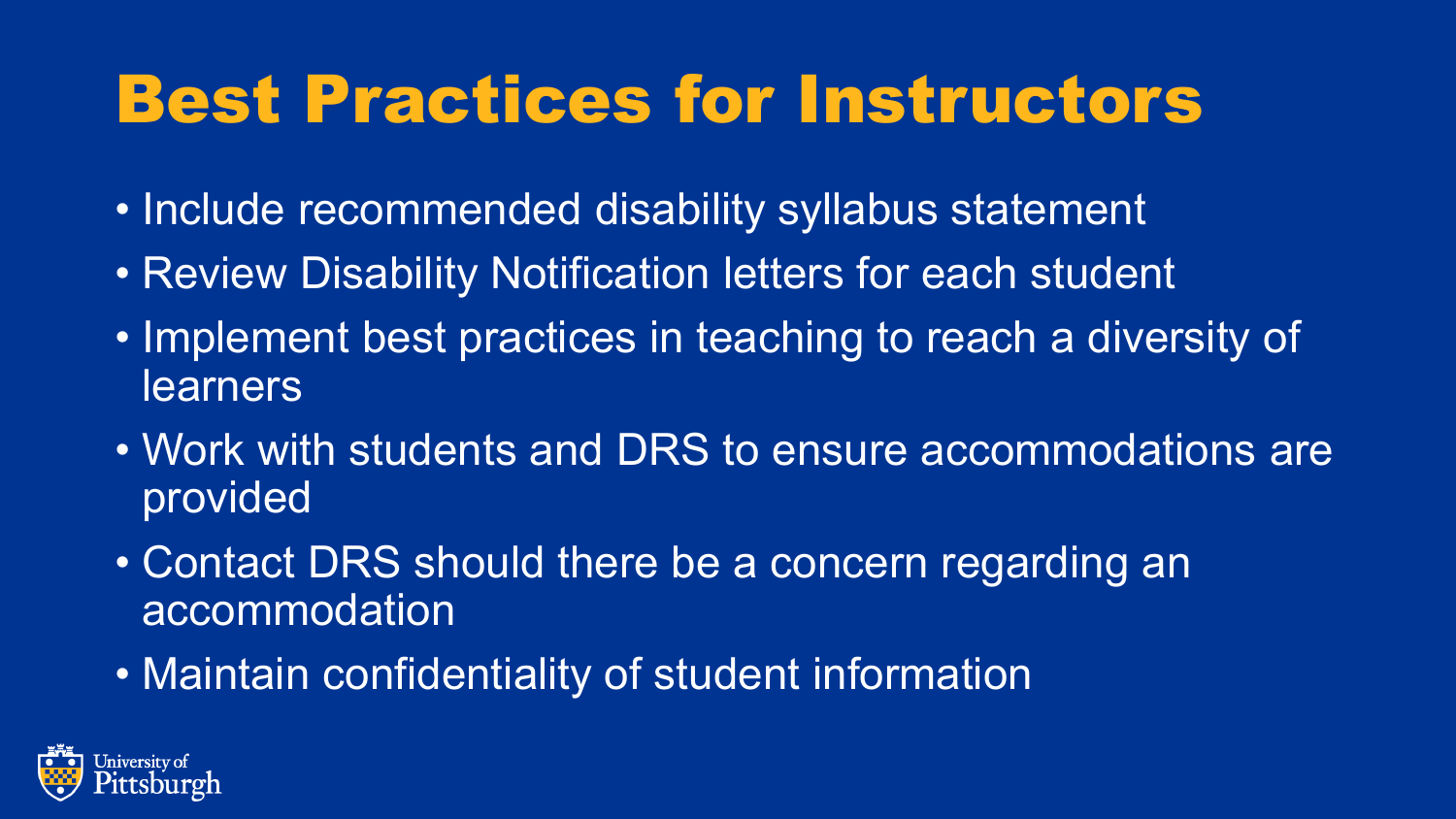## DRS Faculty/Instructor Support

#### • Instructor Portal

- View a list of students who have requested accommodations in your course(s) for the current term
- View a copy of the Disability Notification letter for each student
- Faculty Resources for Remote Learning
	- https://www.diversity.pitt.edu/disability-access/disability-resources-andservices/resources/faculty-resources-remote-learning

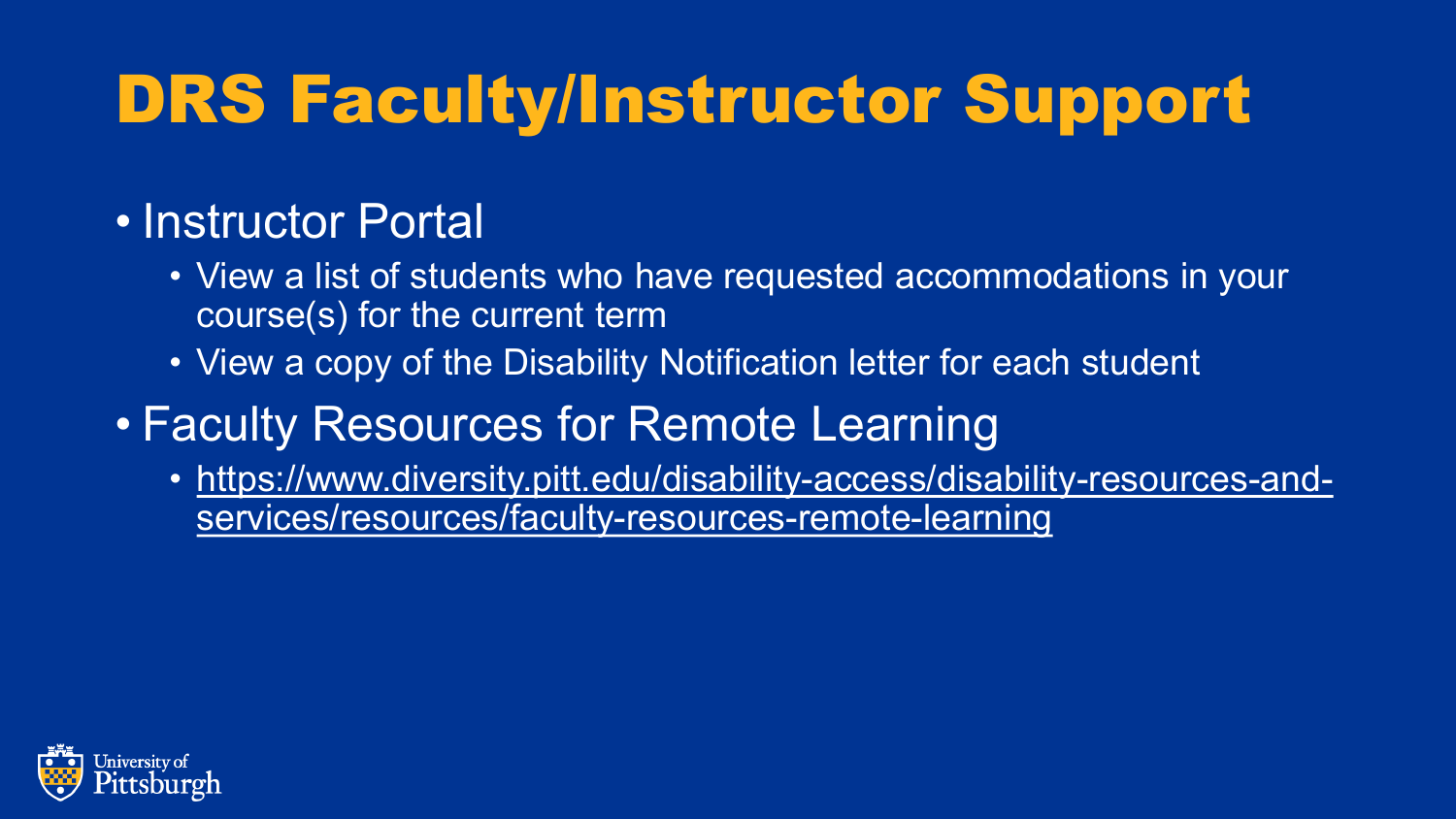## EIT Accessibility Policy

#### • Policy Scope

• Applies to all official University EIT (hardware, software, content) used to conduct University academic, research and business activities

#### • Policy Priorities

Jniversity of tsburgh

- **New EIT:** must be in compliance as of the date this Policy is adopted
- **Fundamental EIT:** must be in compliance no later than two years after this Policy's effective date
	- Fundamental **course content** must be in compliance no later than **four** years after this Policy's effective date.
- **Secondary EIT:** be in compliance, or the content must otherwise be made available in an equally effective accessible format, and in a timely manner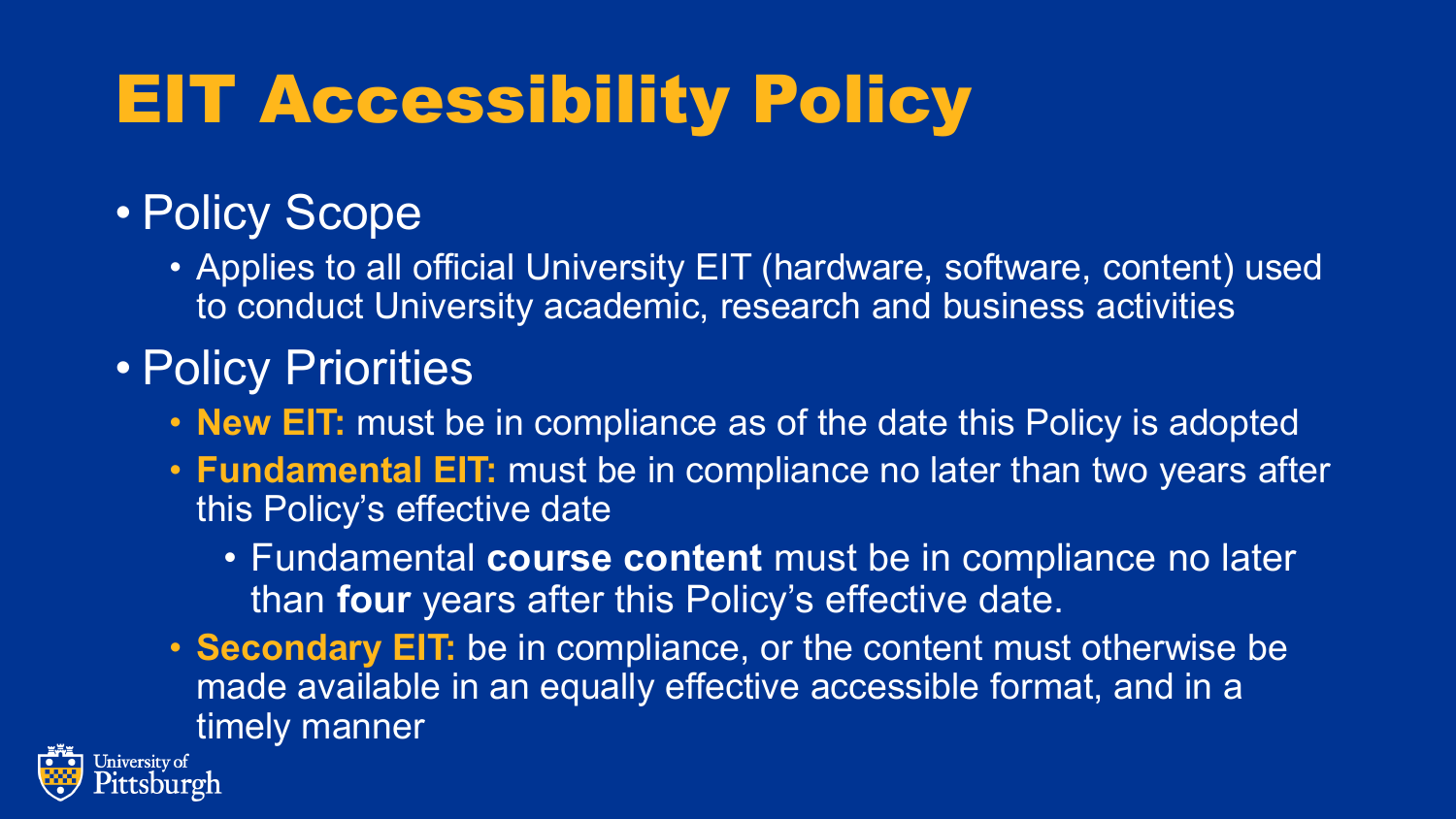## Accessibility Big Ideas

- Headings
- Hyperlinks
- Image Alt Text
- Color and Contrast
- Captions
- Tables
- Keyboard Navigation

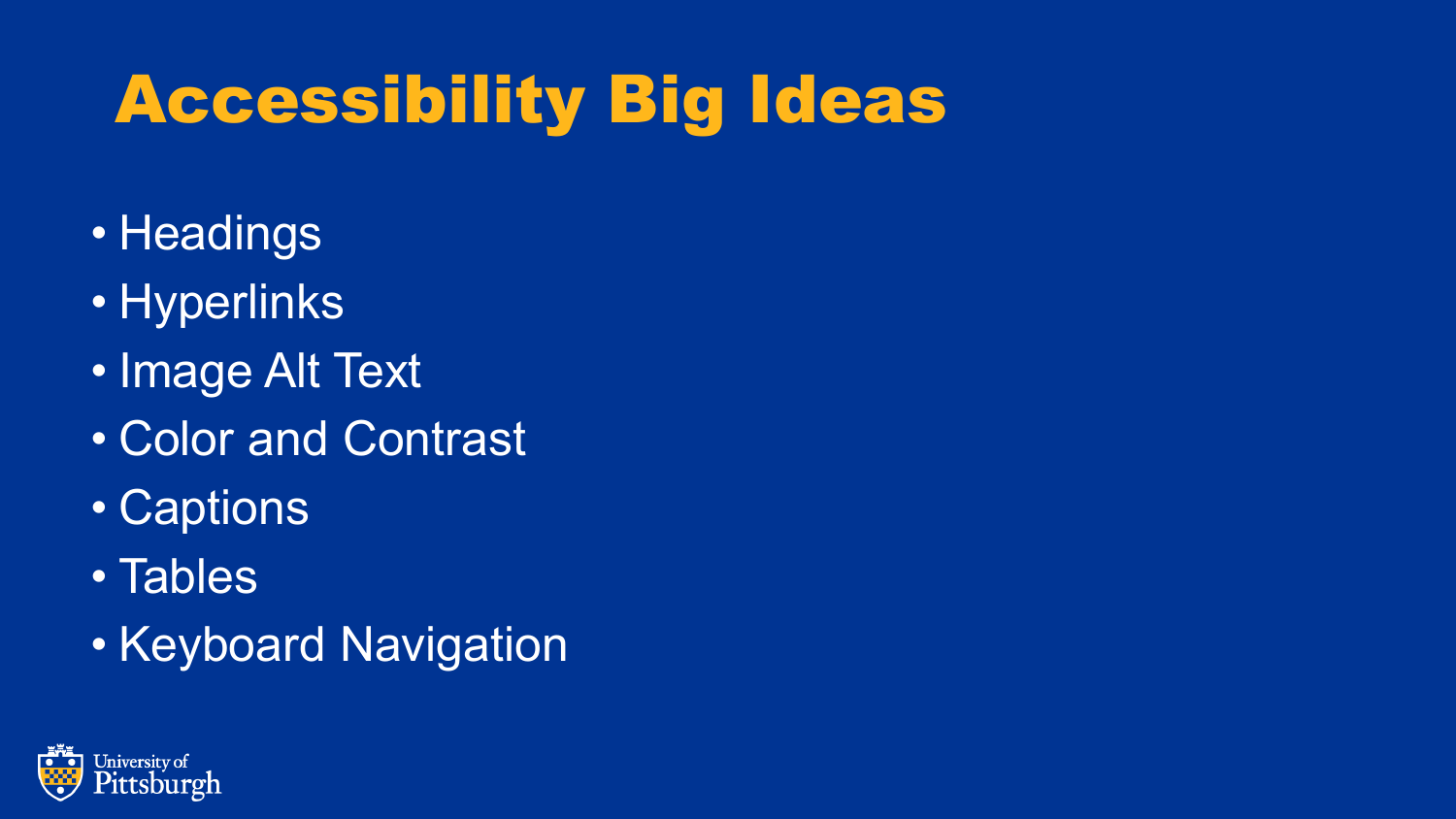## UDOIT for Course Accessibility

- Integrates directly with Canvas
- Scans your Canvas course
- Generates a report of accessibility issues that could impede your students' ability to learn
- Provides resources for addressing these issues